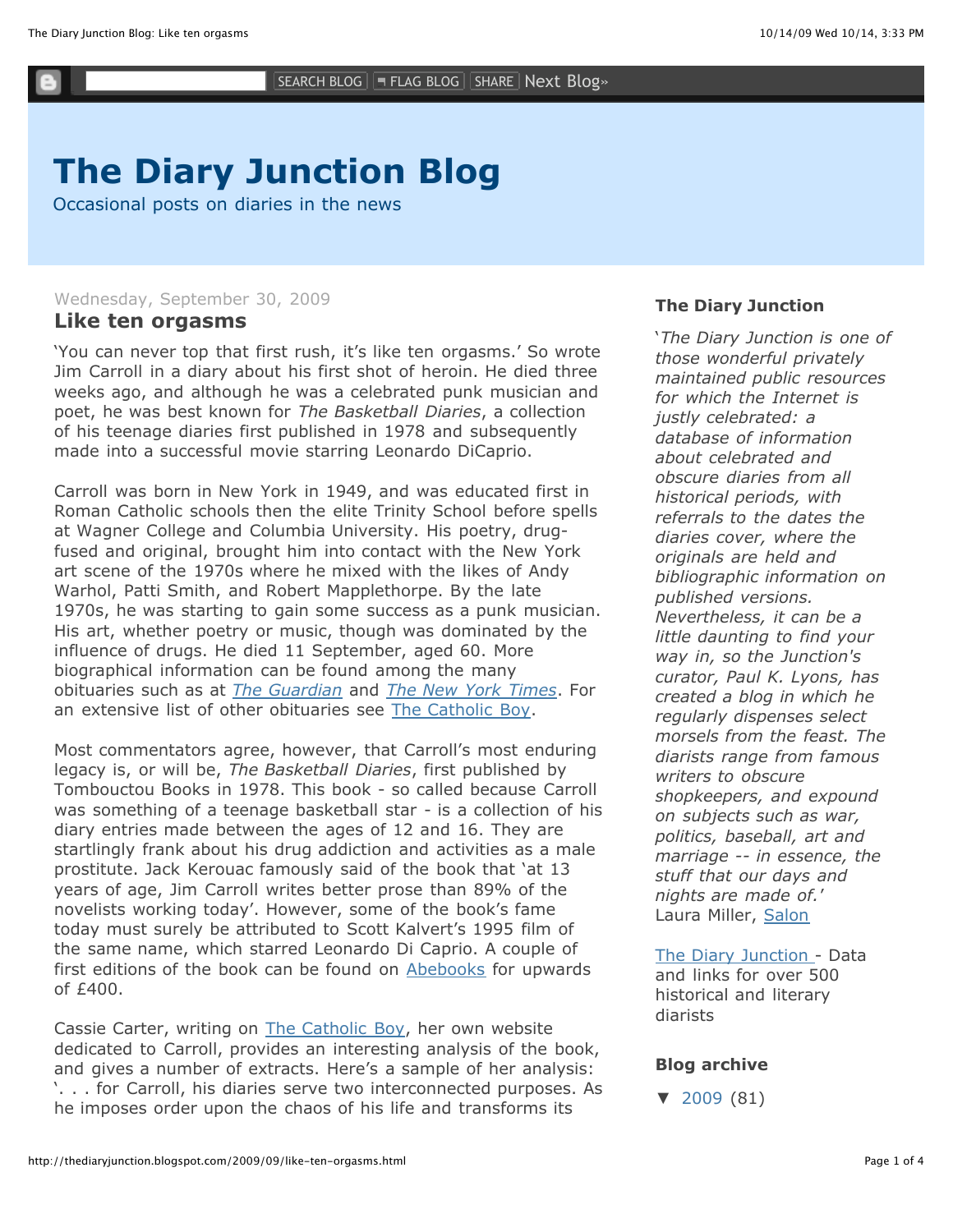ugliness into beauty, he is also assaulting the corrupt social order which made his life chaotic and ugly in the first place. Where the 'establishment' refuses to acknowledge its own depravity, Carroll sees corruption spreading like a cancer throughout society. And with New York City as 'the greatest hero a writer needs,' he highlights the cancer, laying bare 'what's really going down' in the streets and throughout his world. In disclosing this reality, he attempts to 'get even for your dumb hatreds and all them war baby dreams you left in my scarred bed with dreams of bombs falling above that cliff I'm hanging steady to.''

Here are two extracts taken from a Faber and Faber 1987 edition of Carroll's *The Basketball Diaries and The Book of Nods*.

### Winter 64

'Today is our last Biddy League game of the year, but before it all the members of the Boys' Club have to meet in front of the place to have some kind of memorial service for little Teddy Rayhill. He's a member of the club that fell off the roof the other day while he was sniffing glue. The priest was making a speech about Teddy and tried to pawn off some story about him fixing a TV antenna when he fell off but no one swallowed that shit. In the middle of the service Herbie Hemslie and his gang started flinging bricks down from the roof across the street. Everybody had to clear out of the club while the cops chased after Herbie and his friends. After it was safe to go out again, everybody filed past Teddy's closed casket and if you wanted to you said a prayer. If you didn't want to I guess you just stood and felt shitty about everything.'

## Winter 64

'I never did write about the time I took my first shot of heroin. It was about two months back. The funny part is that I thought heroin was the NON-addictive stuff and marijuana was addictive. I only found out later what a dumb ass move it was. Funny, I can remember what vows I'd made never to touch any of that shit when I was five or six. Now with all my friends doing it, all kinds of vows drop out from under me every day. That day I went down the cellar of Tony's building, all sorts of characters were in this storage room 'shooting gallery', cooking up and getting off. I was just gonna sniff a bag but Tony said I might as well skin pop it. I said OK. Then Pudgy says, 'Well, if you're gonna put a needle in, you might as well mainline it.' I was scared to main, but I gave in, Pudgy hit it in for me. I did half a fiver and, shit, what a rush . . . just one long heat wave all through my body, any ache I had flushed out. You can never top that first rush, it's like ten orgasms. After half hour of nods and slow rapping I shot the rest of the bag, this time myself. I was high even the next morning waking up. So, as simple as a walk to that cellar, I lost my virgin veins.'

Posted by Paul K Lyons at  $10:58$  AM

Labels: [literature,](http://thediaryjunction.blogspot.com/search/label/literature) [mind/body](http://thediaryjunction.blogspot.com/search/label/mind%2Fbody), [US](http://thediaryjunction.blogspot.com/search/label/US)

- [►](javascript:void(0)) [October](http://thediaryjunction.blogspot.com/2009_10_01_archive.html) (7)
- [▼](javascript:void(0)) [September](http://thediaryjunction.blogspot.com/2009_09_01_archive.html) (11) [A half-crown public](http://thediaryjunction.blogspot.com/2009/09/half-crown-public.html) [Like ten orgasms](http://thediaryjunction.blogspot.com/2009/09/like-ten-orgasms.html) [I wish I were a stone](http://thediaryjunction.blogspot.com/2009/09/i-wish-i-were-stone.html) [Walcheren fever 2](http://thediaryjunction.blogspot.com/2009/09/walcheren-fever-2-duel.html)  the duel [Walcheren Fever](http://thediaryjunction.blogspot.com/2009/09/walcheren-fever.html) [The news from Belgium](http://thediaryjunction.blogspot.com/2009/09/news-from-belgiium.html) [A very good harbour](http://thediaryjunction.blogspot.com/2009/09/very-good-harbour.html) [Believing in history](http://thediaryjunction.blogspot.com/2009/09/believing-in-history.html) [A peasant's mind](http://thediaryjunction.blogspot.com/2009/09/peasants-mind.html) [A Peerless jolly day](http://thediaryjunction.blogspot.com/2009/09/peerless-jolly-day.html) [Salty and petulant](http://thediaryjunction.blogspot.com/2009/09/salty-and-petulant.html)
- $\blacktriangleright$  [August](http://thediaryjunction.blogspot.com/2009_08_01_archive.html) (2)
- $\blacktriangleright$  [May](http://thediaryjunction.blogspot.com/2009_05_01_archive.html) (11)
- $\blacktriangleright$  [April](http://thediaryjunction.blogspot.com/2009_04_01_archive.html) (13)
- $\blacktriangleright$  [March](http://thediaryjunction.blogspot.com/2009_03_01_archive.html) (15)
- $\blacktriangleright$  [February](http://thediaryjunction.blogspot.com/2009_02_01_archive.html) (11)
- $\blacktriangleright$  [January](http://thediaryjunction.blogspot.com/2009_01_01_archive.html) (11)
- [►](javascript:void(0)) [2008](http://thediaryjunction.blogspot.com/search?updated-min=2008-01-01T00%3A00%3A00Z&updated-max=2009-01-01T00%3A00%3A00Z&max-results=50) (108)

## **Labels**

[1500s and earlier](http://thediaryjunction.blogspot.com/search/label/1500s%20and%20earlier) (6) [1600s](http://thediaryjunction.blogspot.com/search/label/1600s) (16) [1700s](http://thediaryjunction.blogspot.com/search/label/1700s) (17) [1800s](http://thediaryjunction.blogspot.com/search/label/1800s) (48) [Africa](http://thediaryjunction.blogspot.com/search/label/Africa) (5) [art/music](http://thediaryjunction.blogspot.com/search/label/art%2Fmusic) (10) [Asia](http://thediaryjunction.blogspot.com/search/label/Asia) (6) [Australia/NZ](http://thediaryjunction.blogspot.com/search/label/Australia%2FNZ) (11) [Austria](http://thediaryjunction.blogspot.com/search/label/Austria) (2) [Balkans](http://thediaryjunction.blogspot.com/search/label/Balkans) (1)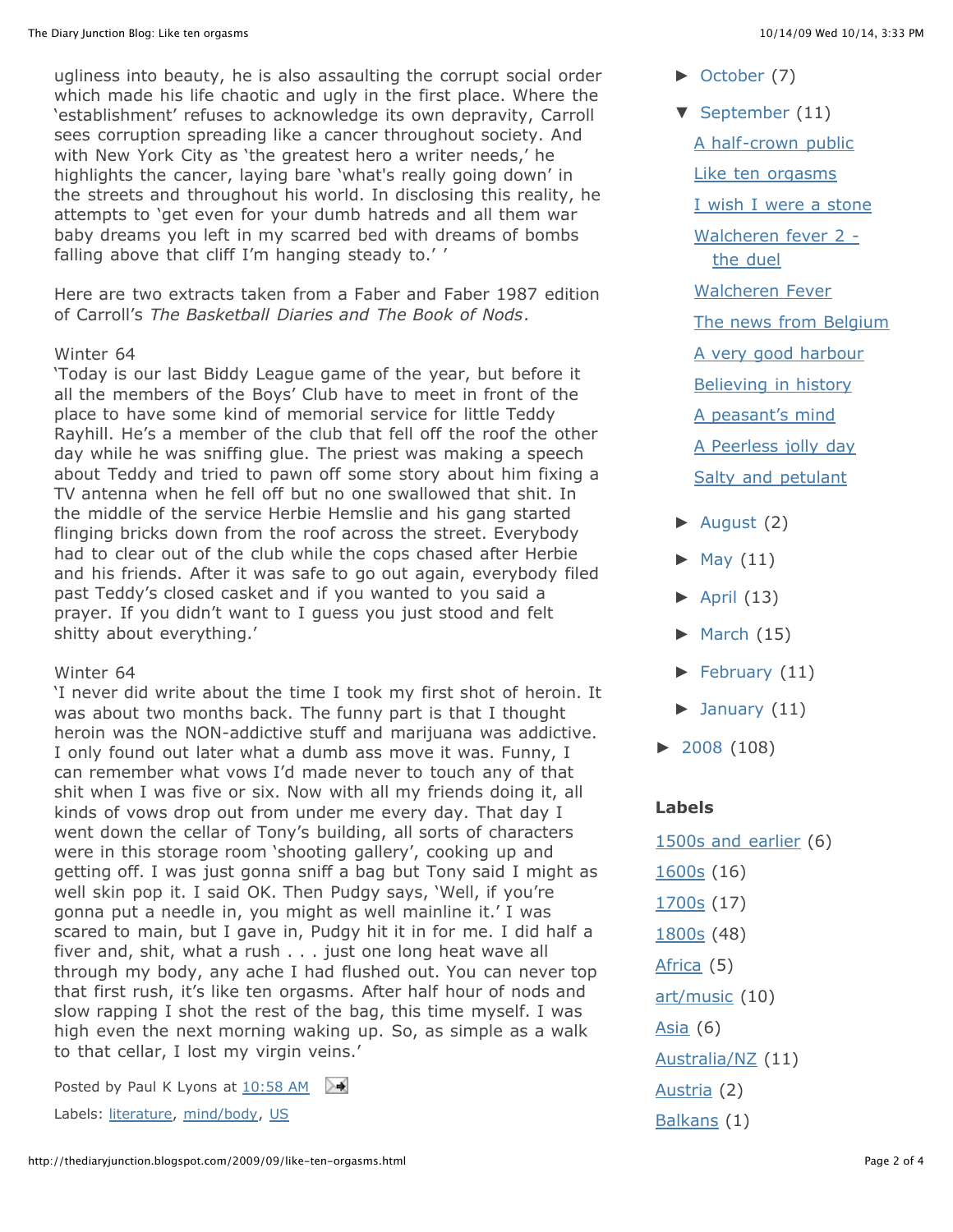[Belgium](http://thediaryjunction.blogspot.com/search/label/Belgium) (1) [Canada](http://thediaryjunction.blogspot.com/search/label/Canada) (4) [childhood](http://thediaryjunction.blogspot.com/search/label/childhood) (9) [commerce](http://thediaryjunction.blogspot.com/search/label/commerce) (3) [crime](http://thediaryjunction.blogspot.com/search/label/crime) (10) [Czech Republic](http://thediaryjunction.blogspot.com/search/label/Czech%20Republic) (1) [entertainment](http://thediaryjunction.blogspot.com/search/label/entertainment) (7) [exploration](http://thediaryjunction.blogspot.com/search/label/exploration) (18) [Finland](http://thediaryjunction.blogspot.com/search/label/Finland) (2) [France](http://thediaryjunction.blogspot.com/search/label/France) (18) [Germany](http://thediaryjunction.blogspot.com/search/label/Germany) (9) [Greece](http://thediaryjunction.blogspot.com/search/label/Greece) (1) [history](http://thediaryjunction.blogspot.com/search/label/history) (26) [Hungary](http://thediaryjunction.blogspot.com/search/label/Hungary) (1) [Ireland](http://thediaryjunction.blogspot.com/search/label/Ireland) (2) [Italy](http://thediaryjunction.blogspot.com/search/label/Italy) (7) [Japan](http://thediaryjunction.blogspot.com/search/label/Japan) (4) [Latin America](http://thediaryjunction.blogspot.com/search/label/Latin%20America) (8) [literature](http://thediaryjunction.blogspot.com/search/label/literature) (36) [Middle East](http://thediaryjunction.blogspot.com/search/label/Middle%20East) (5) [mind/body](http://thediaryjunction.blogspot.com/search/label/mind%2Fbody) (13) [nature](http://thediaryjunction.blogspot.com/search/label/nature) (3) [Philippines](http://thediaryjunction.blogspot.com/search/label/Philippines) (1) [Poland](http://thediaryjunction.blogspot.com/search/label/Poland) (1) [politics](http://thediaryjunction.blogspot.com/search/label/politics) (32) [relationships](http://thediaryjunction.blogspot.com/search/label/relationships) (22) [religion](http://thediaryjunction.blogspot.com/search/label/religion) (10) [royalty](http://thediaryjunction.blogspot.com/search/label/royalty) (12) [Russia](http://thediaryjunction.blogspot.com/search/label/Russia) (8) [science/industry](http://thediaryjunction.blogspot.com/search/label/science%2Findustry) (9) [Spain](http://thediaryjunction.blogspot.com/search/label/Spain) (4) [sport](http://thediaryjunction.blogspot.com/search/label/sport) (4) [Sweden](http://thediaryjunction.blogspot.com/search/label/Sweden) (4) [Switzerland](http://thediaryjunction.blogspot.com/search/label/Switzerland) (1)

**0 comments:**

[Post a Comment](https://www.blogger.com/comment.g?blogID=4139758809858755840&postID=5811407366854788170)

[Newer Post](http://thediaryjunction.blogspot.com/2009/09/half-crown-public.html) **COLORED ENGINEERING** MELTIC HOME **[Older Post](http://thediaryjunction.blogspot.com/2009/09/i-wish-i-were-stone.html)** 

Subscribe to: **[Post Comments \(Atom\)](http://thediaryjunction.blogspot.com/feeds/5811407366854788170/comments/default)** 

**[Home](http://thediaryjunction.blogspot.com/)**